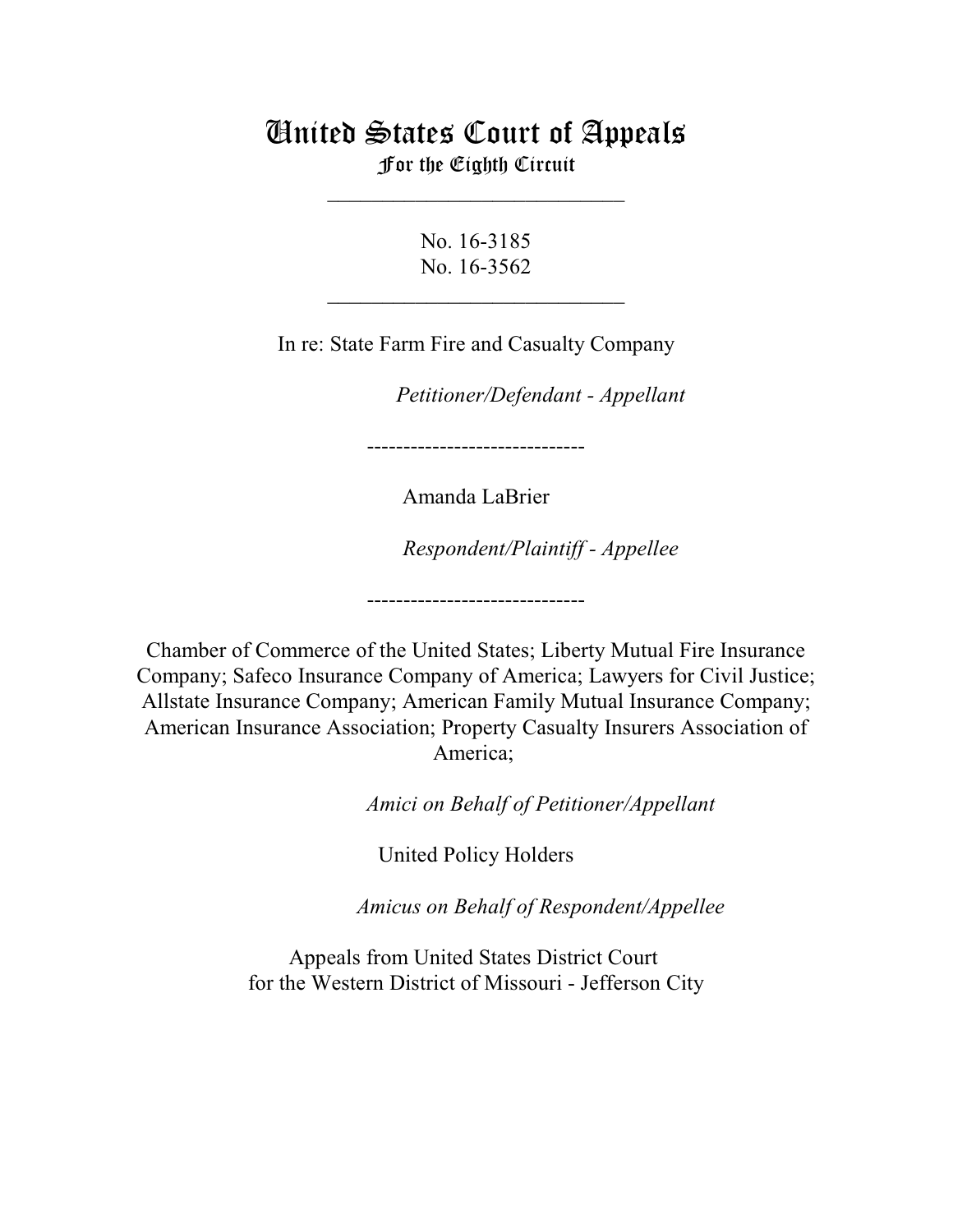Submitted: January 11, 2017 Filed: September 25, 2017

 $\overline{\phantom{a}}$  , where  $\overline{\phantom{a}}$ 

 $\frac{1}{2}$ 

 $\frac{1}{2}$ 

Before WOLLMAN, LOKEN, and MURPHY, Circuit Judges.

LOKEN, Circuit Judge.

A hailstorm struck Amanda LaBrier's home in St. Louis, Missouri, damaging the home's exterior roof, siding, and gutters. LaBrier filed a property damage claim with State Farm Fire and Casualty Company under the Coverage A - Dwelling section of her State Farm Homeowners Policy. The policy provides "Replacement Cost" property loss coverage, that is, "the cost to repair or replace . . . the damaged part of [covered] property." However, the policy's Loss Settlement provisions state that, "until actual repair or replacement is completed, we will pay only the actual cash value at the time of the loss of the damaged part of the property . . . not to exceed the cost to repair or replace the damaged part." The policy does not define actual cash value. State Farm provides insureds a "Building Estimate Summary Guide" that explains, "Net Actual Cash Value Payment" means "[t]he repair or replacement cost of the damaged part of the property less depreciation and deductible," and defines "depreciation" as "[t]he decrease in the value of property over a period of time due to wear, tear, condition, and obsolescence."

State Farm's adjuster inspected LaBrier's home, determined the dwelling had suffered covered property damage, and estimated replacement cost by inputting each damaged part into a computer program called Xactimate. The Xactimate estimate of total cost to repair LaBrier's home was \$8,088.07. Consistent with State Farm's practice in Missouri at that time, Xactimate also estimated depreciation at \$2,009.79 by multiplying each damaged item's replacement cost by a depreciation factor that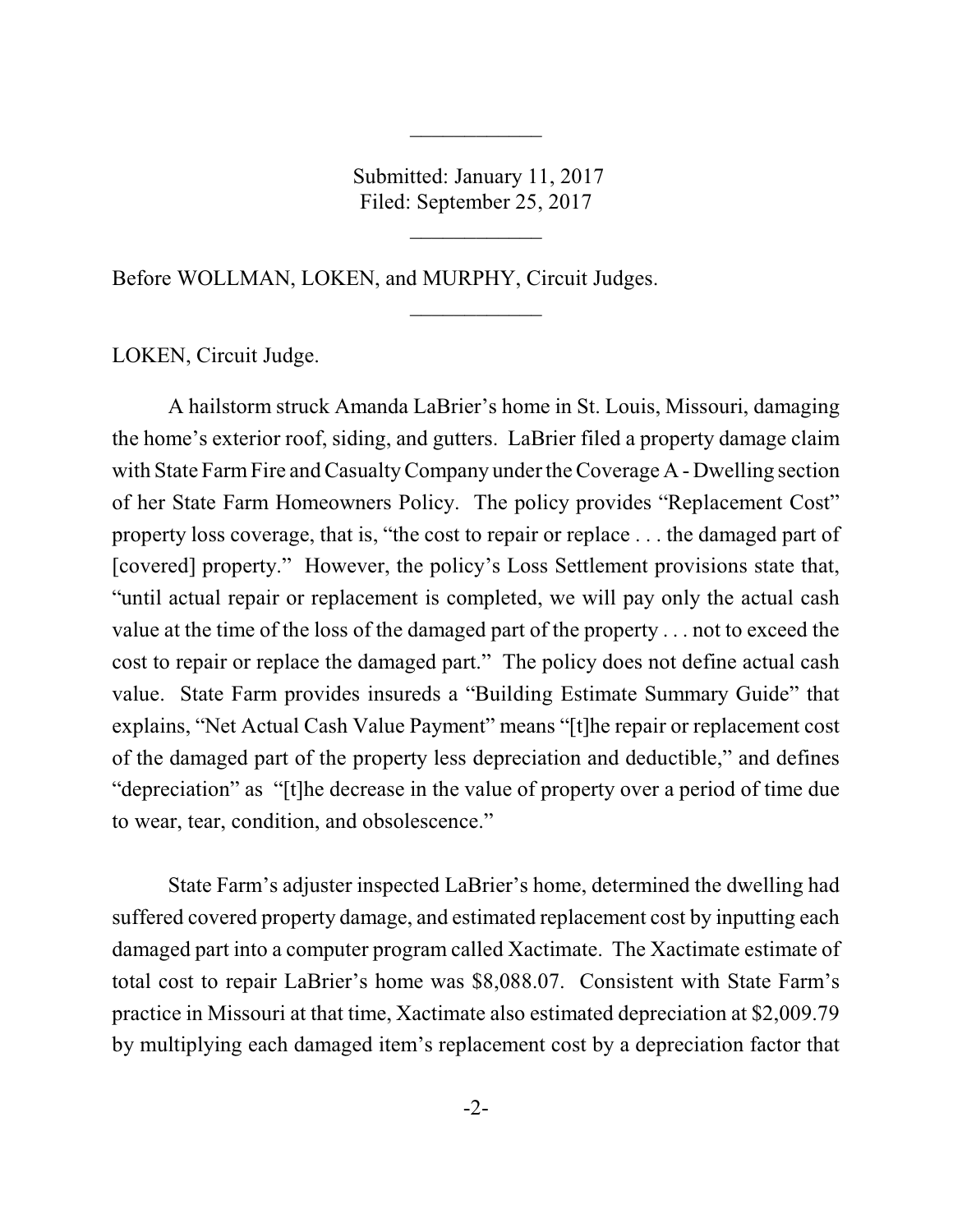varied with the item's age. State Farm subtracted this estimated depreciation and LaBrier's deductible (\$1,421) from the estimated replacement cost and paid LaBrier \$4,657.28 for the actual cash value of the damaged property. In a statement attached to the payment, State Farmexplained, "[b]ased on our estimate, the additional amount available to you for replacement cost benefits (recoverable depreciation) is \$2,009.79."

Rather than seek an additional replacement cost benefit under the policy, or challenge State Farm's estimated actual cash value payment by an appraisal proceeding or by an action in court -- remedies the policy expressly authorizes -- LaBrier paid a family friend \$5,975 to repair her home and brought this putative class action in Missouri state court, alleging that State Farm's practice of deducting "labor depreciation" from estimated replacement cost in determining actual cash value breached the insurance contract. State Farm removed the case to federal court and moved to dismiss. The district court denied the motion, concluding that "actual cash value" and "depreciation" are ambiguous terms that must be construed in favor of insureds under Missouri law and therefore State Farmbreached the insurance contract when it depreciated labor in estimating actual cash value. LaBrier v. State Farm Fire & Cas. Co., 147 F. Supp. 3d 839, 846-47, 849-51 (W.D. Mo. 2015) (LaBrier I).

Based upon its decision denying State Farm's motion to dismiss, the district court ordered full discovery before a class was certified and appointed a special master to supervise discovery disputes. After much wrangling over access to State Farm's claims-adjusting database and other issues, the special master in Special Master Order No. 4 ordered State Farm to answer interrogatories asking it to identify for all 144,900 putative class members (i) "labor depreciation that was actually withheld," (ii) the date labor depreciation was withheld, (iii) any labor depreciation State Farm subsequently paid as replacement cost benefits, and (iv) any facts that support State Farm's affirmative defenses.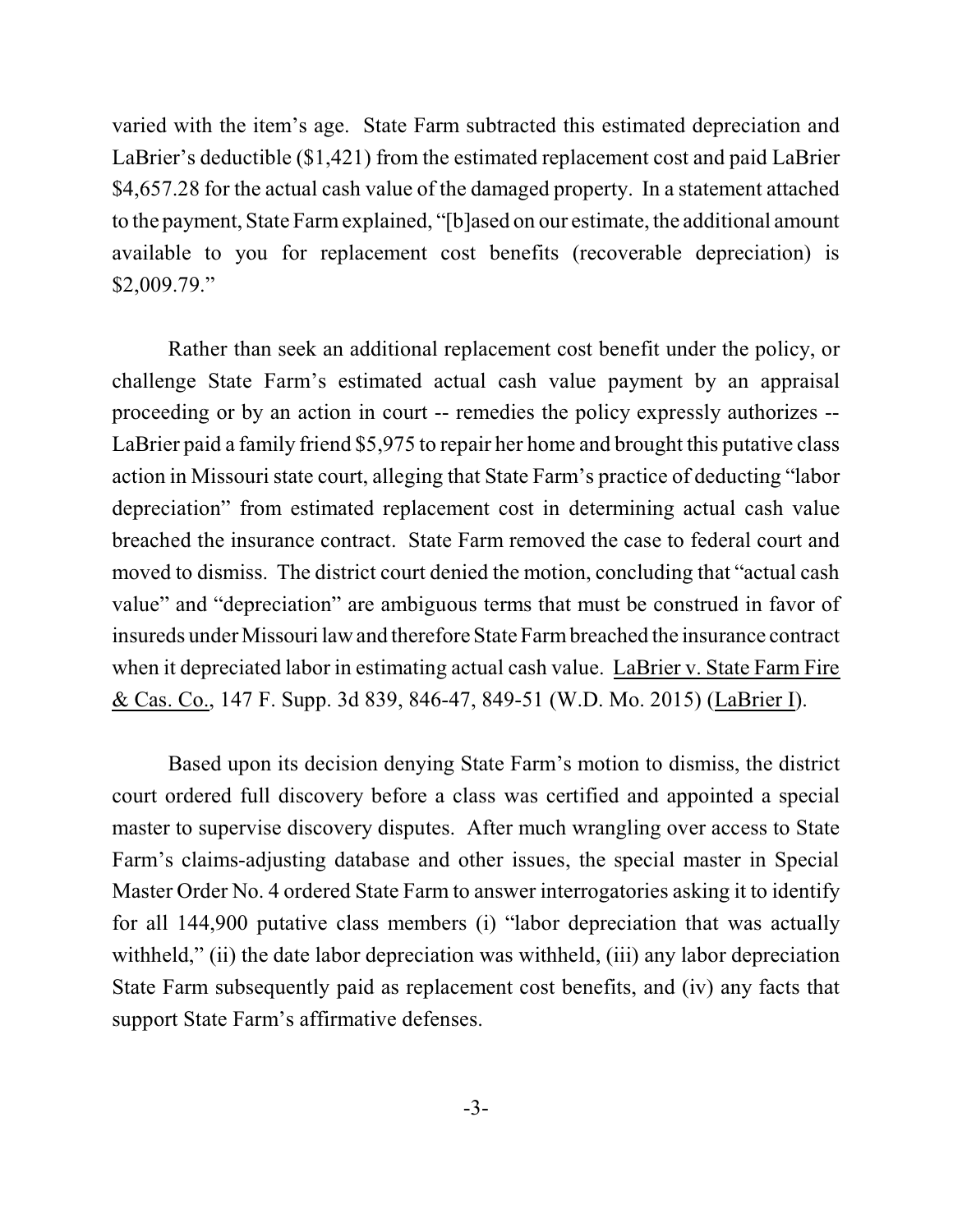The district court overruled State Farm's objections to Order No. 4, concluding that State Farm failed to establish that the Order caused an undue burden in light of the discovery's relevance and State Farm's refusal to provide another method to discover the information. LaBrier v. State Farm Fire & Cas. Co., 314 F.R.D. 637, 641-43 (W.D. Mo. 2016) (LaBrier II). State Farm petitioned for a writ of mandamus, asking this Court to vacate what it alleges are overly-burdensome discovery orders. On the day State Farm filed its mandamus petition, the district court certified a class consisting of:

All State Farm Fire and Casualty Company . . . property insurance policyholders who submitted a claim for structural damage to a property in Missouri, and whose actual cash value . . . payment was reduced by the withholding of labor depreciation, during the time period from March 20, 2005 to the date of trial, inclusive.

The court excluded only insureds who were paid their policy limits and those whose claims were the subject of appraisal or litigation. LaBrier v. State Farm Fire & Cas. Co., 315 F.R.D. 503, 510-11 (W.D. Mo. 2016) (LaBrier III). We granted State Farm leave to appeal the class certification, see Fed. R. Civ. P. 23(f), consolidated the appeal with State Farm's petition for a writ of mandamus, and now reverse.

### **I.**

No class action may be certified unless the party seeking certification "affirmatively demonstrate[s] his compliance with Rule 23." Comcast Corp. v. Behrend, 133 S. Ct. 1426, 1432 (2013) (quotation omitted). "Here, the district court certified the class[] under Rule 23(b)(3), which requires finding 'that the questions of law or fact common to class members predominate over any questions affecting only individual members, and that a class action is superior to other available methods for fairly and efficiently adjudicating the controversy.'" Powers v. Credit Mgmt. Servs., Inc., 776 F.3d 567, 569 (8th Cir. 2015).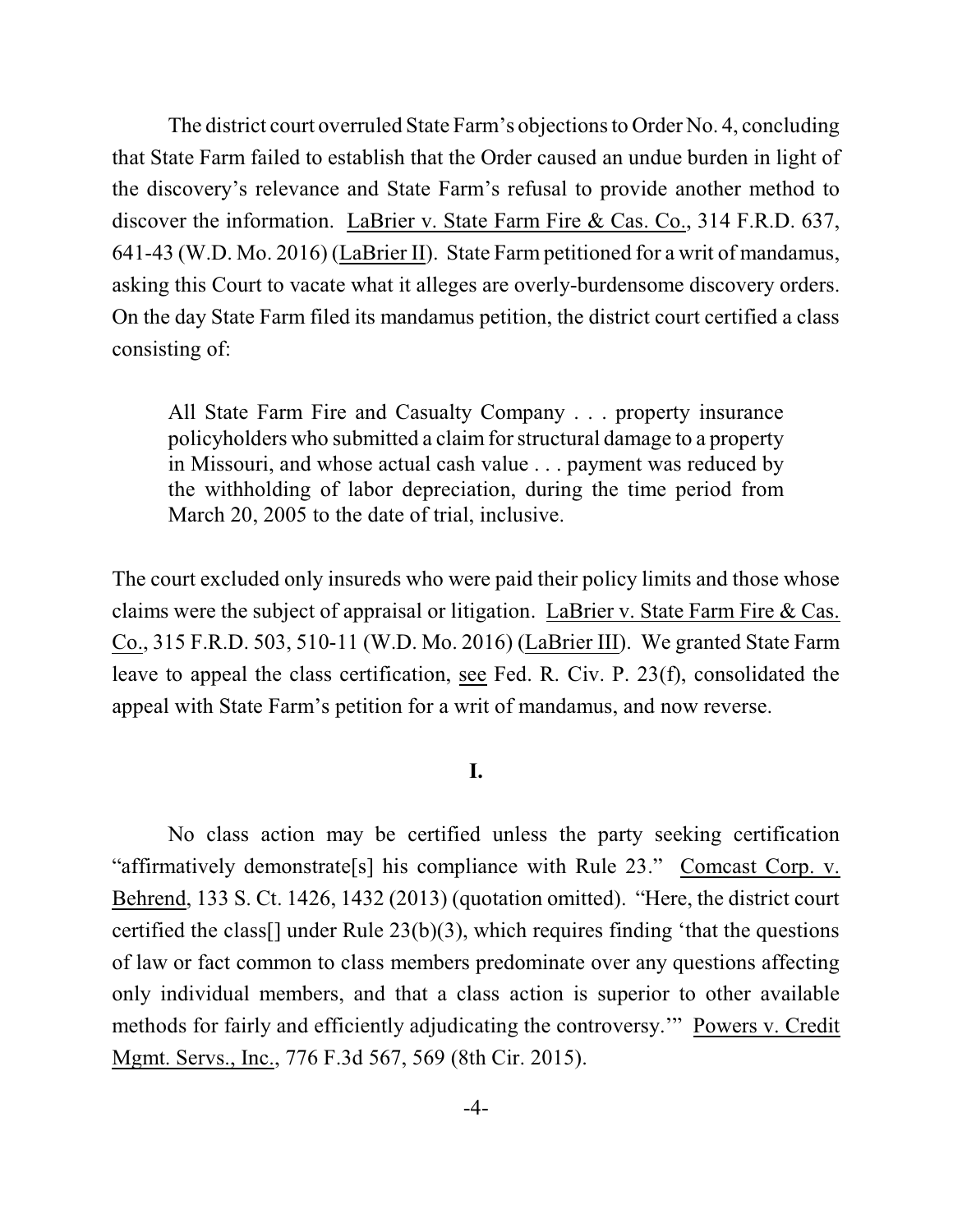"An individual question is one where members of a proposed class will need to present evidence that varies from member to member, while a common question is one where the same evidence will suffice for each member to make a prima facie showing or the issue is susceptible to generalized, class-wide proof." Tyson Foods, Inc. v. Bouaphakeo, 136 S. Ct. 1036, 1045 (2016)(quotation omitted). "What matters to class certification . . . is not the raising of common 'questions' -- even in droves - but, rather the capacity of a classwide proceeding to generate common *answers* apt to drive the resolution of the litigation." Wal-Mart Stores, Inc. v. Dukes, 564 U.S. 338, 350 (2011) (quotation omitted). This "preliminary inquiry . . . may require the court to resolve disputes going to the factual setting of the case, and such disputes may overlap the merits of the case." Powers, 776 F.3d at 569 (quotation omitted); see Comcast, 133 S. Ct. at 1432. To prove a breach of contract, LaBrier must show: (1) the existence of a contract; (2) the rights and obligations of the parties; (3) State Farm's breach; and (4) the damages she suffered. See Kieffer v. Icaza, 376 S.W.3d 653, 657 (Mo. 2012). The preliminary predominance inquiry requires "rigorous analysis" of whether "the same evidence will suffice for each member to make a prima facie showing" that the insurance contract was breached, causing injury. Avritt v. Reliastar Life Ins. Co., 615 F.3d 1023, 1029 (8th Cir. 2010) (quotation omitted); see Comcast, 133 S. Ct. at 1433; Ebert v. Gen. Mills, Inc., 823 F.3d 472, 479-80 (8th Cir. 2016).

On appeal, State Farm challenges the district court's determination that common issues predominate. In certifying the class, the district court noted (i) "the overarching, undisputed, and common fact of State Farm's practice of withholding payment from all its insureds for the depreciated labor component," and (ii) the court's prior resolution of "a central legal question . . . that the terms 'actual cash value' and 'depreciation' as used in State Farm's policy are ambiguous and must be construed in favor of the insureds." LaBrier III, 315 F.R.D. at 513. Therefore, the court concluded, common questions predominate: "At a minimum, LaBrier has presented facts and law that establish a prima facie claim for breach of contract for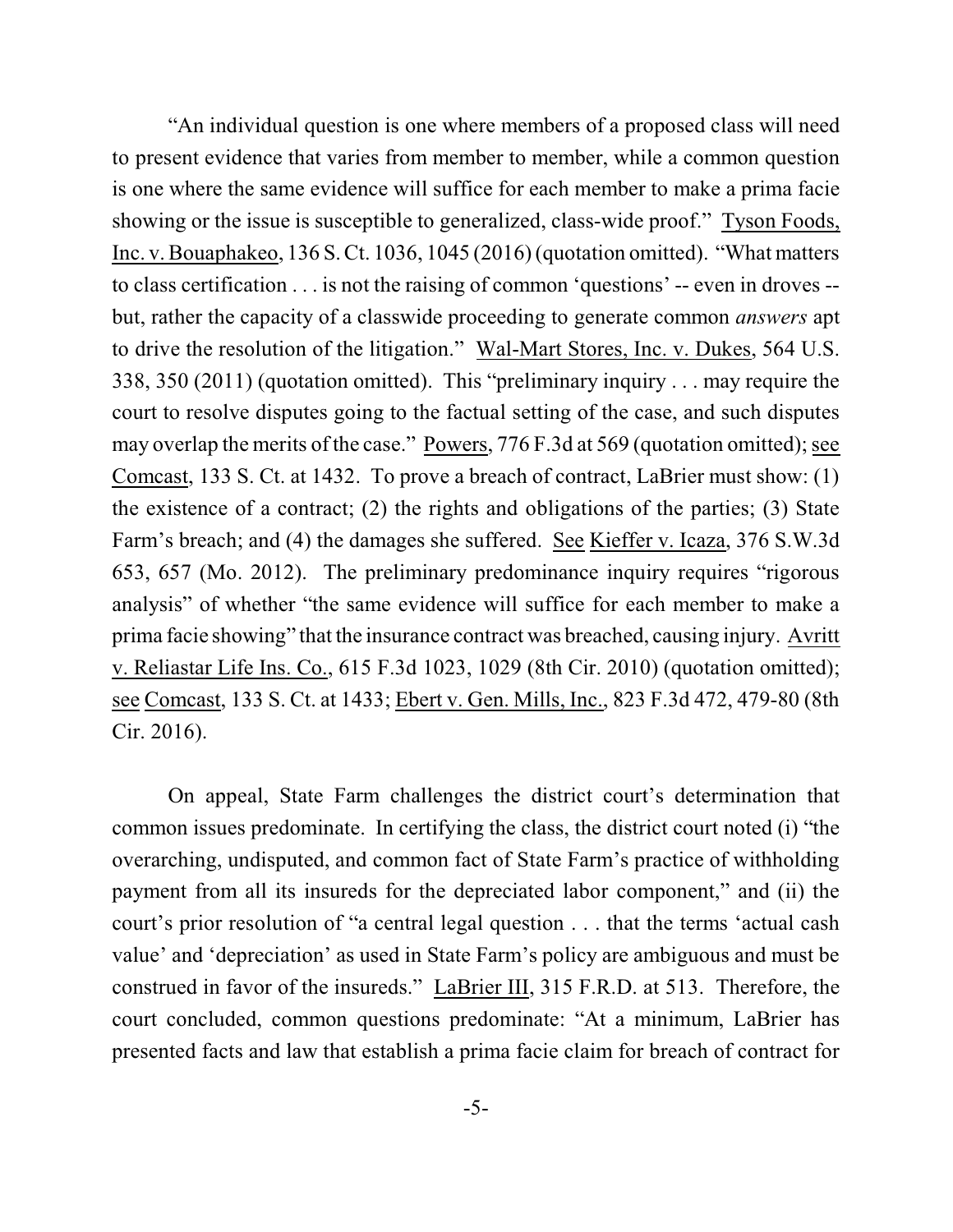herself and the class . . . . [T]he theory of breach is the same for each class member --State Farm wrongfully deducted labor depreciation from each [actual cash value] payment." Id. at 517. If we were to conclude, as we do, that State Farm's method of determining estimated "actual cash value" does not breach its replacement cost contract, then there is no basis to certify a class of insureds who suffered unique, individual covered losses, and therefore no basis to sustain the special master's burdensome classwide discovery orders. Accordingly, we will begin -- and ultimately end -- with that issue.<sup>1</sup>

#### **II.**

The basic premise of traditional property insurance is the concept of indemnity. The insured who suffers a covered loss is entitled to receive full, but not more than full, value for the loss suffered, to be made whole but not be put in a better position than before the loss. Policies that provide this level of coverage are universally known as actual cash value policies. See, e.g., Travelers Indem. Co. v. Armstrong, 442 N.E.2d 349, 352 (Ind. 1982); 12 Couch on Insurance § 175.5 (3d ed. 2005 & 2017 Supp.). The limitation of property loss coverage to the insured's actual loss serves the public policy of preventing over-insurance, which can be an "inducement to destroy property in order to procure the insurance upon it." Daggs v. Orient Ins. Co. of Hartford, 38 S.W. 85, 87 (Mo. 1896), aff'd, 172 U.S. 557 (1899).

In a standard property insurance policy, "damages are to be measured by the difference between the reasonable values of the property immediately before and immediately after the casualty." Wells v. Mo. Prop. Ins. Placement Facility, 653 S.W.2d 207, 210 (Mo. 1983). "The value of the property . . . immediately before the

<sup>&</sup>lt;sup>1</sup>LaBrier argues that we should remand to the district court to resolve this predominant, common question of contract interpretation. This contention is without merit. Under Missouri law, we review the meaning of insurance policy language *de novo* and need not give deference to the trial court's interpretation. Porter v. Shelter Mut. Ins. Co., 242 S.W.3d 385, 388 (Mo. App. 2007) (quotation omitted).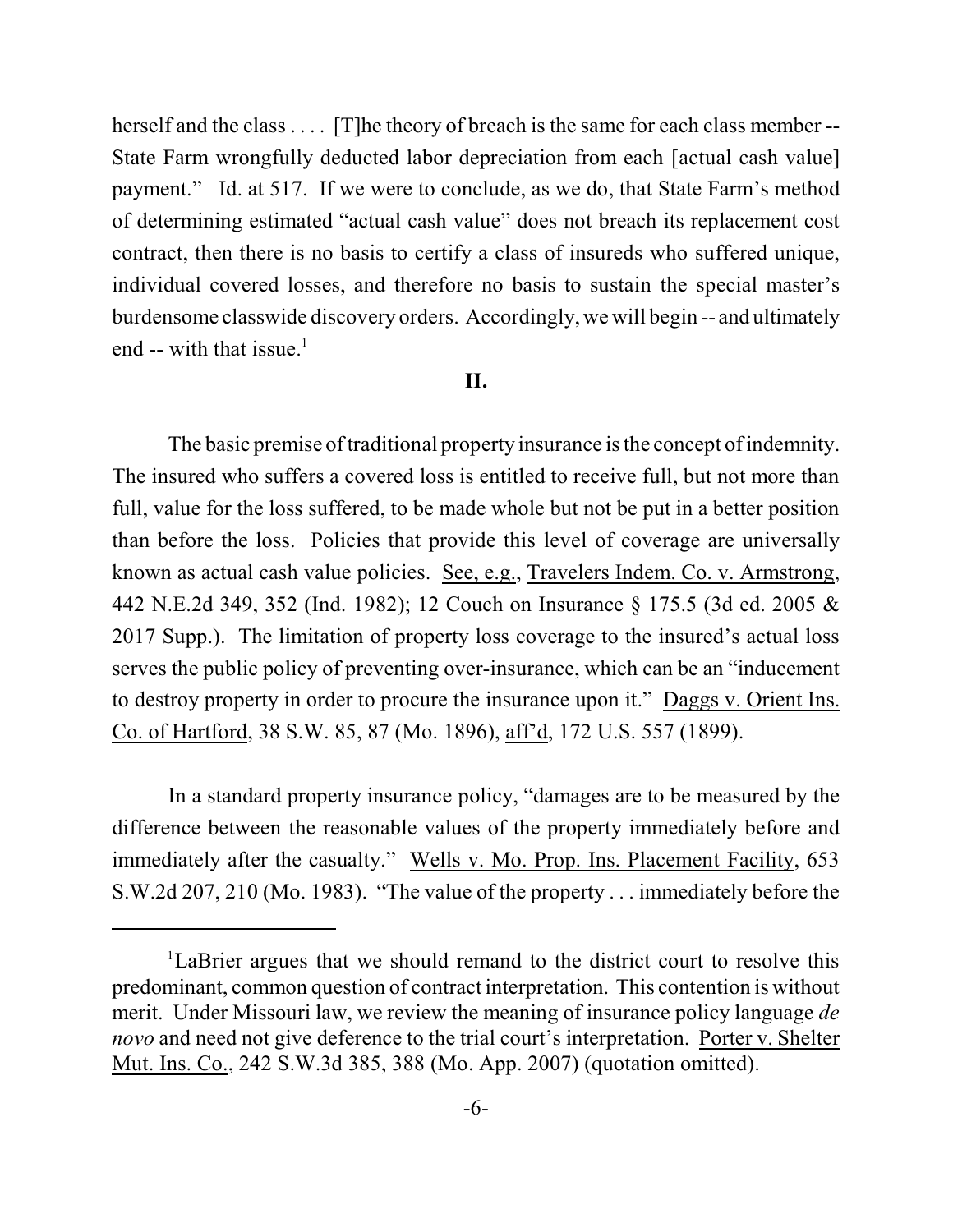loss is, of course, equivalent to the actual value of the property at the time of the loss." Id. at 214. "Thus, the insured bears the share of the loss resulting from deterioration, obsolescence, and similar depreciation of the property's value at the time of the loss." Dollard v. Depositors Ins. Co., 96 S.W.3d 885, 889 (Mo. App. 2002). Under Missouri law, "[a]ctual cash value means a depreciated sum, i.e., the difference between the reasonable value of the property immediately before and immediately after the loss." Porter, 242 S.W.3d at 390, citing Wells and Dollard. The district court erred in concluding that Missouri law does not define "actual cash value" and therefore the term is ambiguous absent a definition in the policy. LaBrier I, 147 F. Supp. 3d at 846.<sup>2</sup>

<sup>&</sup>lt;sup>2</sup>The district court rejected the Supreme Court of Missouri's definition of actual cash value in Wells because Wells "involved" statutes dealing with damage caused by fire, Mo. Rev. Stat. §§ 379.140, 379.150, and we held that limitations in those statutes do not apply when a loss is caused by risks such as a hailstorm, Cincinnati Ins. Co. v. Bluewood, 560 F.3d 798, 803-04 (8th Cir. 2009). 147 F. Supp. 3d at 844- 45. That was a misreading of Bluewood, a case in which the policy defined "actual cash value," the district court instructed the jury in accordance with the policy definition, and we rejected the insured's contention that § 379.150 *mandated* a different instruction. 560 F.3d at 802-04. In Wells, the Court concluded that an insured who elects to take a cash payment is "entitled under § 379.150 [to] a sum 'equal to the damage done on the property' . . . [which] our courts have long held . . . to be determined by the difference in value of the property immediately before and immediately after the loss." 653 S.W.2d at 214. Missouri courts have consistently applied this principle in reviewing damage awards for real property losses resulting from fire *and* other insured risks *when the applicable policy did not contain a different definition of actual cash value*. See Warren Davis Props. V, L.L.C. v. United Fire & Cas. Co., 4 S.W.3d 167, 173 (Mo. App. 1999) (sprinkler water damage); Glasgow v. Cole, 168 S.W.3d 511, 516-17 (Mo. App. 2005) (partial fire loss). If a claim requires valuing a real property loss, it may be reversible error not to give mandatory jury instructions that adopt the "difference in value" standard in Wells, MAI 4.02, *and* define "fair market value," MAI 16.02. Under Missouri law, "fair market value" and "actual cash value" are "substantially synonymous." Pannell v. Mo. Ins. Guar. Ass'n, 595 S.W.2d 339, 355 (Mo. App. 1980).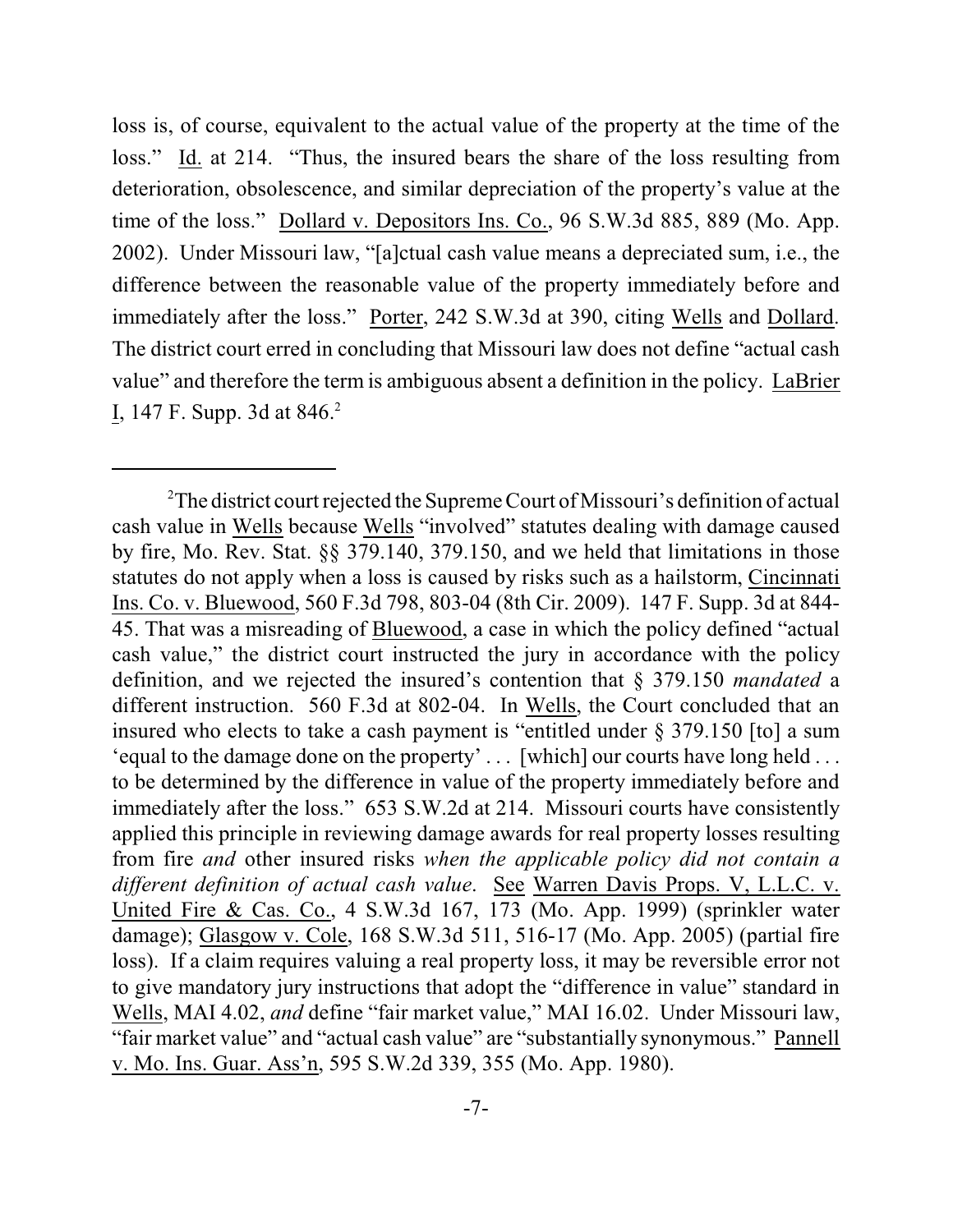While the term "actual cash value" has an unambiguous meaning under Missouri law -- the difference in the fair market value of the damaged property immediately before and after the loss -- it is a value that must be estimated. Conflicting estimates must be determined by a jury, unless the parties agree as to the amount of the damage or have it determined by an appraisal method agreed to in the policy. See Dollard, 96 S.W.3d at 890. For example, if the insured installed a new roofthe day before a stormcaused its total collapse, the immediately-before value and the actual cash value of the loss will doubtless be the *full cost* paid to the contractor to install the now-worthless roof (leaving aside other possible coverages such as loss of use). But roofs deteriorate over time (some more than others), and under an actual cash value policy the insured bears the share of the loss resulting from this deterioration. Therefore, a reduction in the immediately-before value of the property must be estimated. A "depreciation" deduction is the most common, but not the only acceptable method of estimating the reduced fair market value of damaged property.

"Depreciation" is a concept with a well understood meaning -- "decline in an asset's value because of use, wear, obsolescence, or age." *Depreciation*, Black's Law Dictionary (9th ed. 2004). Therefore, in Bluewood, we concluded that a policy defining "actual cash value" as "replacement cost less a deduction that reflects depreciation, age, condition and obsolescence" was unambiguous. 560 F.3d at 802. As a means of estimating an asset's value, the concept of depreciation is unambiguous, the district court's contrary conclusion notwithstanding. But the method of calculating a depreciation deduction is subject to conflicting opinion as to the reasonableness of the resulting estimate.

Black's Law Dictionary lists no fewer than ten different depreciation methods to estimate the decline in an asset's value over time. All deduct depreciation fromthe initial full cost of the damaged asset, because that was the insured's investment. For example, if the insured purchased a new roof at a fully-installed cost of \$25,000 fifteen years before it was demolished by fire or other covered risk, and an expert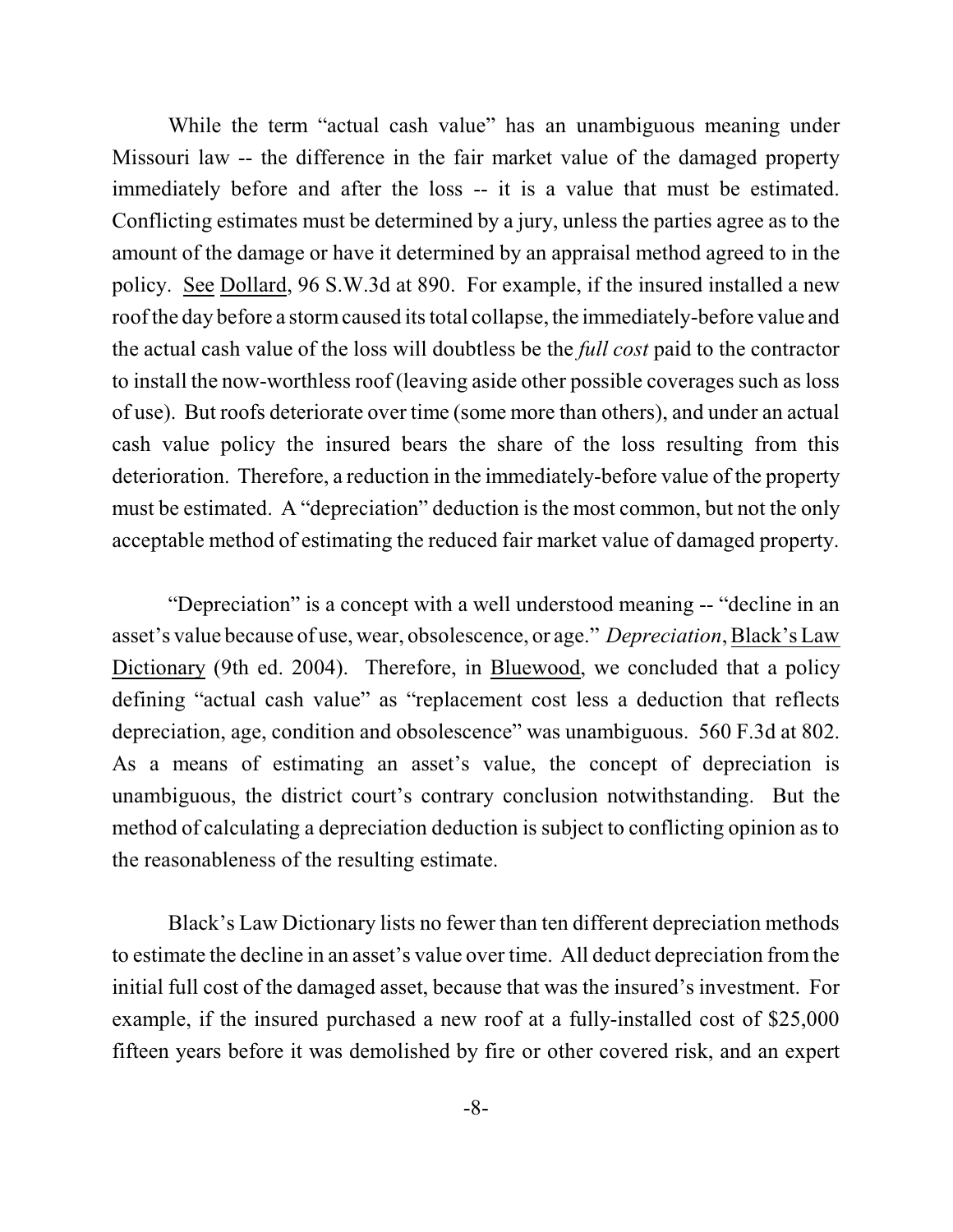opined that the roof had a twenty-five-year useful life when installed, the estimated actual cash value of the roof immediately before the loss would be \$10,000, using the annual straight-line depreciation method. But unless the parties agreed to this estimate (or this method of estimating), a jury could reject that estimate based on other valuation evidence it found more probative. See, e.g., Sharaga v. Auto Owners Mut. Ins. Co., 831 S.W.2d 248, 252-53 (Mo. App. 1992) (insured's testimony as to the value of real property before and after a covered loss can be sufficient evidence supporting the jury's damage award). As one commentator posed the issue:

Insurance law is not concerned with the estimated depreciation charged off on the books of business establishment but rather with the actual deterioration of a structure by reason of age and physical wear and tear, computed at the time of the loss.

Note, Valuation & Measure of Recovery Under Fire Insurance Policies, 49 Colum. L. Rev. 818, 823 (1949).

#### **III.**

By adhering to the core principle of indemnity, which limits the insured's covered loss to the value of the damaged asset at the time of the loss, actual cash value policies work a hardship, particularly when the insured suffers a partial loss and needs to repair or replace the damaged component with a more valuable new item in order to restore use of the entire dwelling. As one court described this dilemma:

Since fire is an unwanted and unplanned for occurrence, why can't the owner of an older home buy insurance to cover the full cost of repair even if those repairs make it a better or more valuable building? . . . Instead of apportioning the cost of repair after a fire between the actual cash value, to be paid by the insurer, and the betterment to be paid by the insured, why can't the policyholder simply pay a higher premium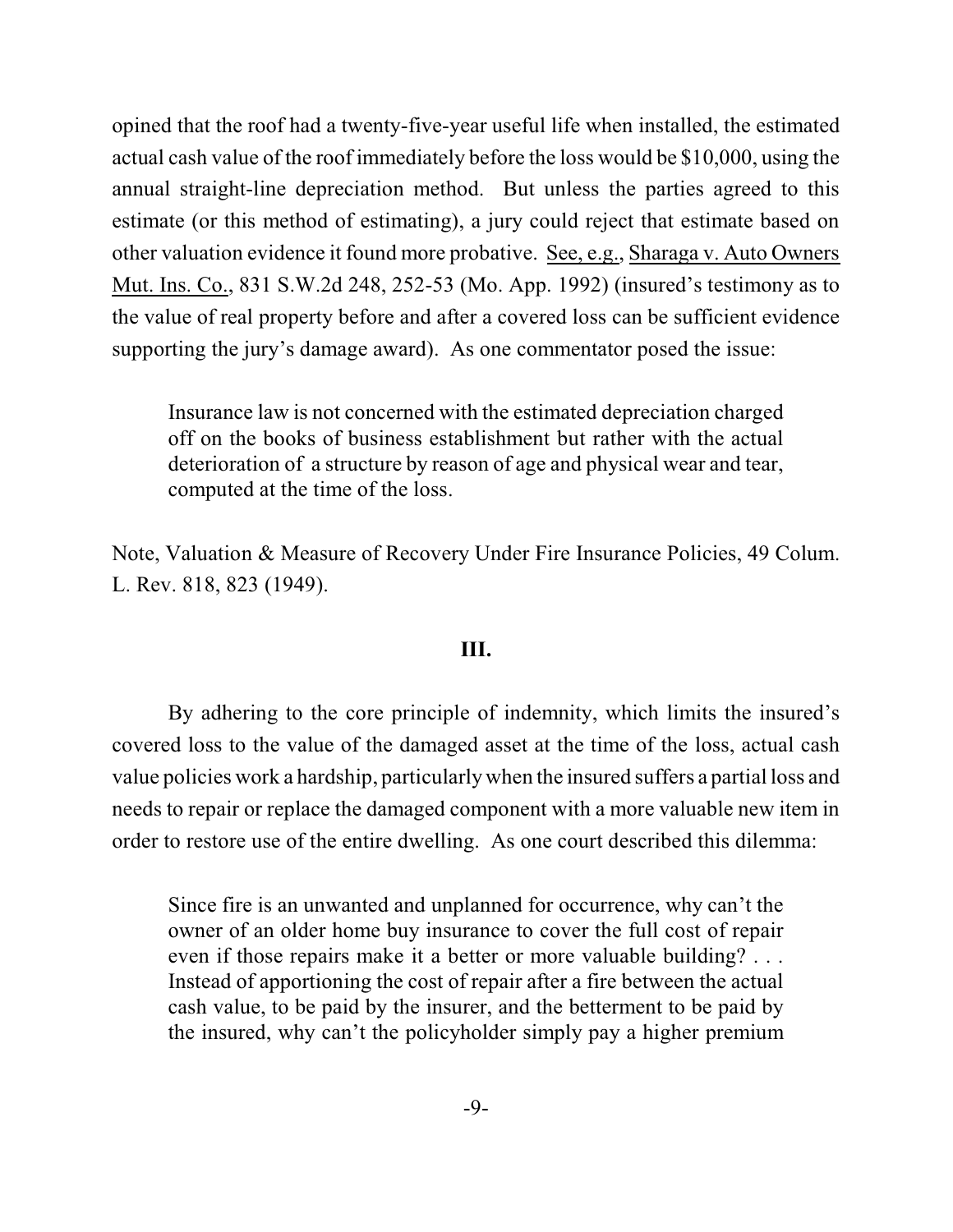each year but not have to pay anything more to have his home fully repaired in the event of fire?

Travelers v. Armstrong, 442 N.E.2d at 353. Spurred by post-World War II housing shortages and inflation, the legislatures of many States authorized, and major property insurers issued, policies that responded to this dilemma with replacement cost coverage. Missouri did not enact legislation, but its courts enforced replacement cost coverage provisions, with an important caveat reflecting the indemnity principle:

The purpose of the replacement cost coverage was to make funds available that would enable plaintiffs to replace their destroyed or damaged premises . . . notwithstanding that the value of those premises before the loss had been lessened by depreciation. Plaintiffs were not, however, entitled to more than the actual cash value of the destroyed or damaged premises until repair, restoration or replacement of those premises was completed."

Miller v. Farm Bureau Town & Country Ins. Co., 6 S.W.3d 432, 438 (Mo. App. 2000); see Federated Mut. Ins. Co. v. Moody Station & Grocery, 821 F.3d 973, 977- 78 (8th Cir. 2016).

These judicial precedents establish that State Farm was *obligated by Missouri law* to include an actual cash value payment option in its replacement cost coverage policy, because actual cash value -- a true indemnity payment -- is all the law allows an insurer to pay if the insured elects not to repair, even though she has paid an increased premium for the additional benefit of replacement cost coverage -- a repaired asset worth more than at the time of loss. Unless it contests coverage, State Farm also has a contractual duty to efficiently determine and pay the estimated actual cash value, in part to help the insured finance repair and replacement if she elects to do so, since payment of the additional replacement cost coverage may not be made until repairs are completed. To make the claims process work effectively for both parties, the insurer's claims adjuster needs to expeditiously estimate *both* the actual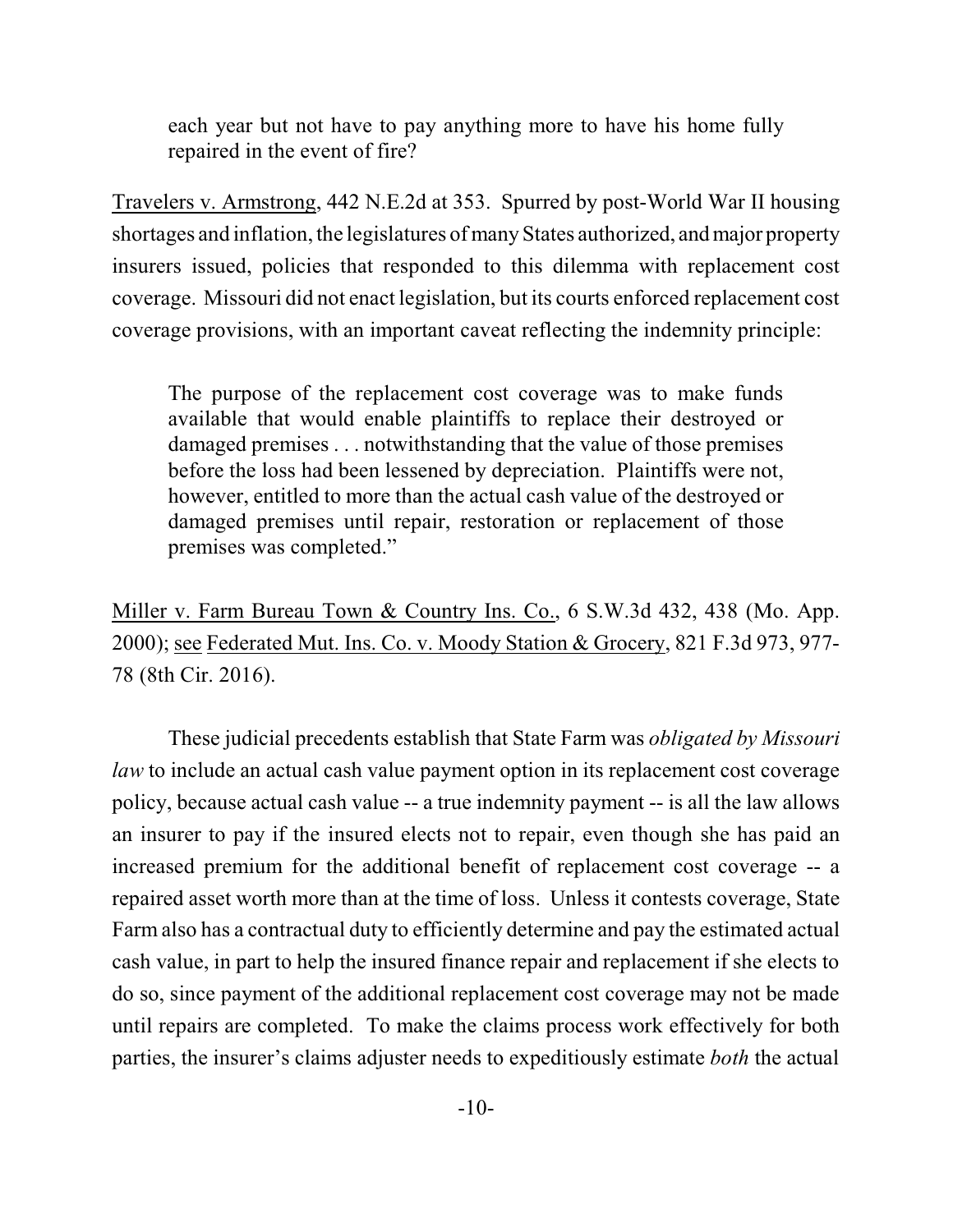cash value it will initially pay and the replacement cost benefit it may ultimately pay, and disclose those estimates to the insured. Again, unless the parties have agreed otherwise, these estimates are not binding on the insured, even though State Farm has agreed in the policy to make timely payments in accordance with its estimates.

Replacement cost insurance covers "the share of the loss resulting from deterioration, obsolescence, and similar depreciation of the property's value at the time of the loss." Dollard, 96 S.W.3d at 889. Replacement cost policies are often referred to as covering "the cost of repair or replacement without deduction for depreciation." Alessi v. Mid-Century Ins. Co., Inc., 464 S.W.3d 529, 532 (Mo. App. 2015). But this formulation is imprecise -- what is depreciated to determine actual cash value at the time of the loss is the asset's full original cost, not its replacement cost. Cf. Porter, 242 S.W.3d at 387 n.2. However, determining actual cash value by depreciating replacement cost -- the method employed by State Farm in this case and apparently by most property insurers nationwide -- is an eminently practical and reasonable method for making an initial *estimate* of actual cash value at the time of loss. The insurer's adjuster must prepare an estimate ofreplacement cost, making that figure readily available. Using it saves the insured from the potentially difficult and burdensome task of determining the original cost of the damaged component. Moreover, since inflation and other factors are likely to make the replacement cost of a damaged component greater than its original cost, basing actual cash value on the depreciated value ofreplacement cost produces a larger initial payment to the insured. Not surprisingly, therefore, both LaBrier and the district court agree that "repair or replacement cost minus depreciation" is a reasonable way to compute actual cash value. LaBrier I, 147 F. Supp. 3d at 846. They assert that the method State Farm uses to calculate replacement cost depreciation is a breach of contract *every time State Farm employs it*.

In coming to this conclusion, the district court ignored what State Farm was estimating -- the depreciated value of the damaged property *at the time of loss*. As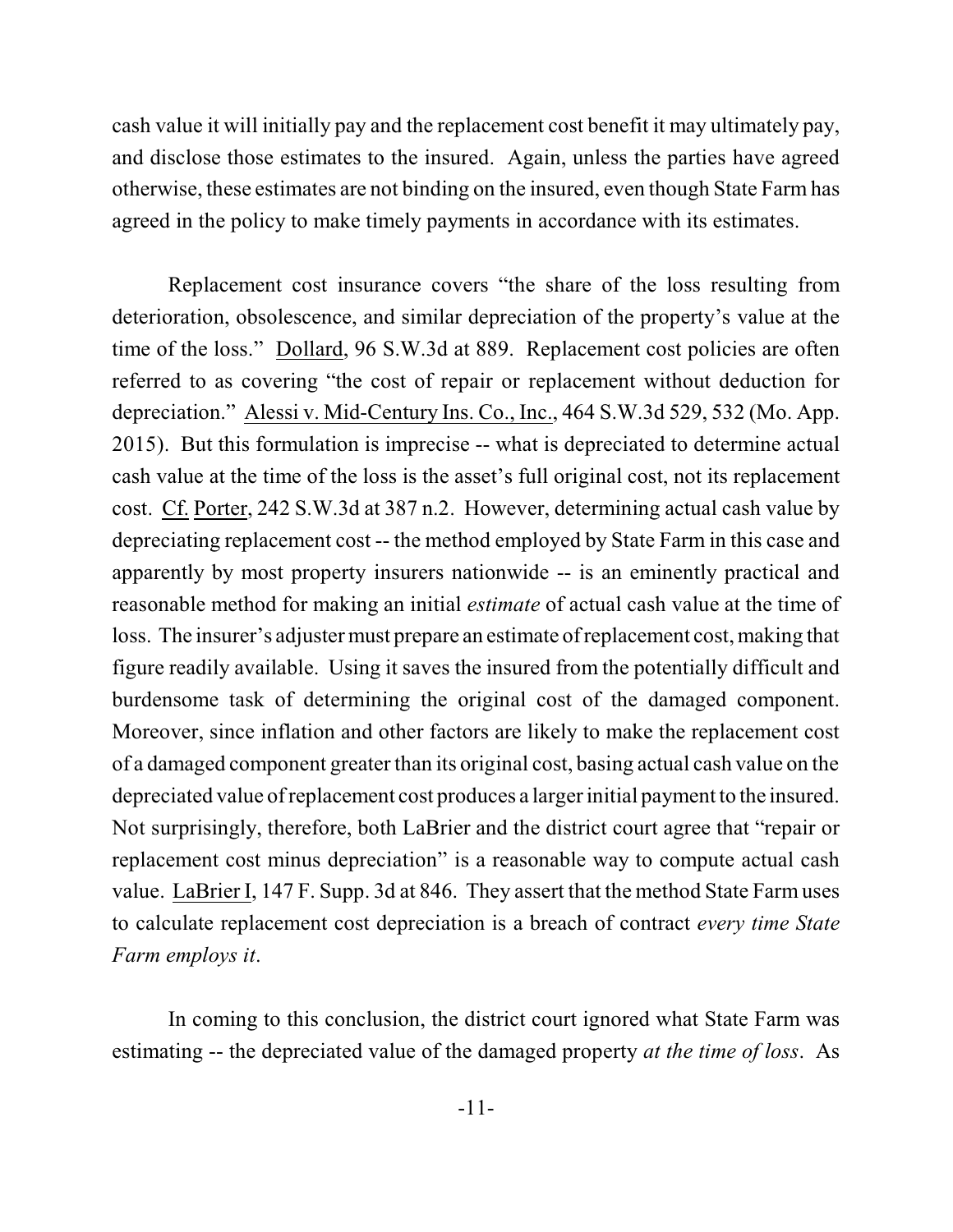previously explained, a more precise estimate of that value would depreciate *the full original cost* of the asset to account for its decline in value over time. State Farm's depreciation method reasonably substitutes replacement cost for original cost because that value is more readily available and to the insured's advantage. But to avoid further distorting the value estimate, State Farm depreciates*the fullreplacement cost* of the asset, typically, the amount a contractor will charge to replace the roof and other damaged parts, which includes the cost to install as well as the cost of materials. In evaluating a depreciation method in this context, it matters not whether "labor" is customarily depreciated in other business accounting contexts. The question is whether depreciating what a contractor will charge to replace the partial loss is a reasonable method of estimating "the difference in value of the property immediately before and immediately after the loss." Wells, 653 S.W.2d at 214. As the district court never addressed this question, its decision in LaBrier I must be reversed.

An equally significant error was to ignore the fact that, while the policy's replacement cost coverage obligated State Farm to estimate actual cash value and replacement cost and make an initial actual cash value payment, these estimates were not agreed to by LaBrier and were therefore subject to review by a jury in a lawsuit to determine the amount of her loss. As the Supreme Court of Minnesota observed in responding to a labor-cost-depreciation question certified by a federal district court, when the insurance policy does not define the term "actual cash value,"

embedded-labor-cost depreciation is one factor that the trier of fact may *consider* and weigh among other factors to determine the actual cash value of the damaged property . . . . We are not persuaded that depreciation of embedded labor costs is so illogical that it may never be considered. But whether embedded-labor-cost depreciation islogical or helpful to the trier of fact is ultimately a question of fact, not law .... Thus, arguments about whether labor-cost depreciation is "logical" according to accepted methods of appraisal in a given case are best presented to an appraisal panel or via expert testimony before a jury.